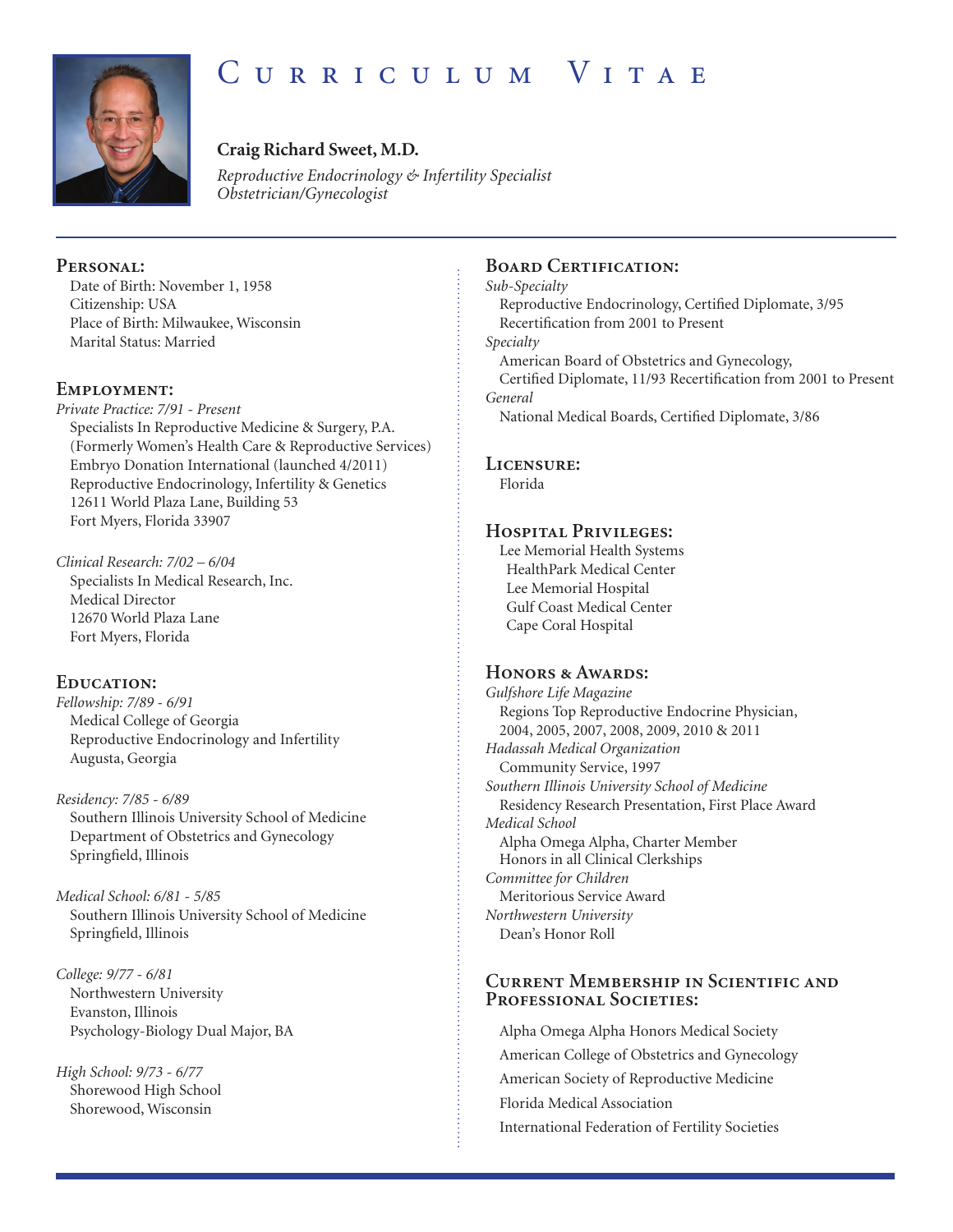Society for Reproductive Endocrinology and Infertility Lee County Medical Society

National Association of Medical Communicators

## **Research Grants:**

*Flow Cytometric Deoxyribonucleic Acid Analysis (FCDA) of Spontaneous Abortion Tissue.*

Central Research Committee Grant, Illinois Section of the American College of Obstetricians and Gynecologists

*Examination of Genomic DNA in Individuals with Androgen Insensitivity Syndrome.* Medical College of Georgia, Department of Obstetrics and Gynecology Research Fund

# **JOURNAL REVIEW (AD HOC):**

Fertility and Sterility (1989 – 1997, 2007 – present) American Journal of Obstetrics and Gynecology (1989 – 1991)

Pediatric and Adolescent Gynecology (1989 – 1991)

### **Scientific Presentations:**

**Sweet CR,** Hamidi J, El Mansari El, Guttieri T, Harrington T. Hysteroscopic vs. catheter embryo transfer: A randomized prospective pilot study. American Society Reproductive Medicine, San Francisco, 1998 (Poster Presentation).

Hamidi J, Harrington T, **Sweet CR.** Routine use of combined and nonselective co-culture and assisted hatching techniques. American Society Reproductive Medicine, San Francisco, 1998 (Poster Presentation).

*Flow Cytometric Deoxyribonucleic Acid Analysis (FCDA) of Spontaneous Abortion Tissue.* American Fertility Society

San Francisco, California, 1989 (Oral Presentation).

### Residents Day

Southern Illinois University School of Medicine, Springfield, Illinois, 1989 (Oral Presentation). First Place Award

Laboratories of Reproductive Biology Southern Illinois University School of Medicine, Carbondale, Illinois, 1989 (Oral Presentation).

*Examination of Genomic DNA in Individuals with Androgen Insensitivity Syndrome.* Society for Gynecologic Investigation 38th Annual Meeting,

San Antonio, TX, March 1991 (Poster Presentation).

United System of Georgia Research Symposium Medical College of Georgia, May 1991 (Poster Presentation)

## **Service:**

*Present Professional*

Board of Governors, Lee County Medical Society, Fort Myers, Florida, **Member**, 2004 – present, **Secretary** 2008, **President-Elect** 2009, **President** 2010**, Past-President** 2011**.**

Committee on Ethical and Judicial Affairs, Florida Medical Association, Tallahassee, Florida, 2009 – present.

Pediatric Ethics Consultation Group, Lee Memorial Health System, HealthPark, Fort Myers, Florida, **Member**, 2005 – present.

Public Relations Committee, Lee County Medical Society, Fort Myers, Florida, **Member & Chair**, 2006 – 2009.

Speakers Bureau, Lee County Medical Society, Fort Myers, Florida, Chair, 2009 - present.

Paul G. McDonough Society, Medical College of Georgia, Augusta, Georgia, **Member** 1991 - present, **President**, 2006– 2007.

Ethics Consultation Group, Lee Memorial Health System, HealthPark, Fort Myers, Florida, **Member**, 1994 – present, **Chairman**, 1998 – 2003.

Institutional Review Committee, Lee Memorial Health System, Fort Myers, Florida, **Ad-hoc Member**, 2002 – present.

Ethics Education Subcommittee, Lee Memorial Health System, Fort Myers, Florida, 1998 – present, **Chairman**, 1998 – 2003.

Intersex Disorder Team, Team Director, Lee Memorial Health System, Fort Myers, Florida, **Director**, 1994 – present.

# **Past Professional**

Ethics & Judicial Affairs Committee, Lee County Medical Society, Fort Myers, Florida, **Member**, 2000 – 2004.

Ethics Council, Lee Memorial Health System, Fort Myers, Florida, **Member**, 1998 – 2003.

Society for Reproductive Endocrinology & Infertility, Birmingham, Alabama, **Member,** SREI Web Site Committee 1998 – 2002.

Continuing Medical Education Committee, Lee Memorial Health System, Fort Myers, Florida, **Member**, 1993 – 2001, **Chairman**, 1998 – 2001.

Medical Library Committee, Lee Memorial Health System & Lee County Medical Society, Fort Myers, Florida, **Member**, 1992 – 2001, **Chairman**, 1999 – 2001.

Institutional Review Committee, Lee Memorial Health System, Fort Myers, Florida, **Member**, 1996 – 2000.

Obstetrics & Gynecology Journal Club Fort Myers, Florida, **Director**, 1993 – 2000.

Obstetrics & Gynecology Journal Club Naples, Florida, **Director**, 1999 – 2000. Assisted Reproductive Technologies Academy, Inc.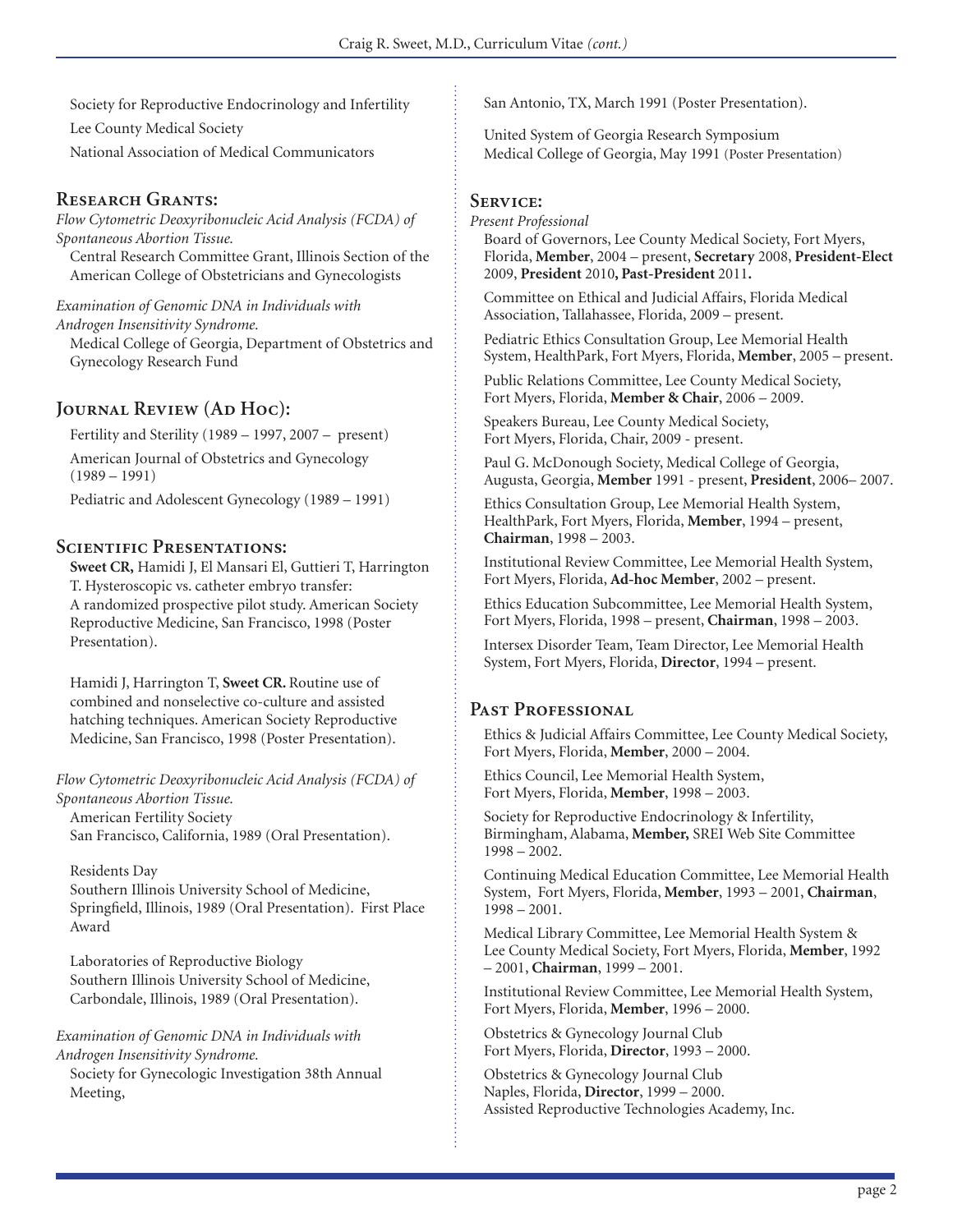Board of Directors, Medical Advisory Committee, Milwaukee, Wisconsin, **Member**, 1998-1999.

Perinatal Committee, Lee Memorial Health System, Fort Myers, Florida, **Member**, 1992 – 1998.

Surgical Care Committee, Southwest Florida Regional Medical Center, Fort Myers, Florida, **Member**, 1994 – 1995.

Cancer Committee, Southwest Florida Regional Medical Center, Fort Myers, Florida, **Member**, 1992 – 1993.

Library Advisory Committee, Greenblatt Medical Library, Medical College of Georgia, Augusta, Georgia, **Member**, 1990 – 1991.

Obstetrical and Gynecological Complications Review Committee, Saint John's Hospital, Springfield, Illinois, **Member**, 1988 – 89.

Library Advisory Committee, Medical Library, Southern Illinois University School Of Medicine, Springfield, Illinois, **Member**, 1987 – 89.

## **Community**

The HOPE Foundation, Inc. **Founder** Medical Review Committee, 1994 – 1997.

Committee for Children Springfield, Illinois, **Vice-President Chairman** of Bylaws Committee **Member** of the Speakers Bureau, 1983 – 84.

### **Abstracts:**

**Sweet CR,** Hamidi J, El Mansari El, Guttieri T, Harrington T: Hysteroscopic vs. catheter embryo transfer: A randomized prospective pilot study. American Society Reproductive Medicine, San Francisco, Fertility & Sterility, 1998;70:S331 (supplement).

Hamidi J, Harrington T, **Sweet CR.** Routine use of combined and nonselective co-culture and assisted hatching techniques. American Society Reproductive Medicine, San Francisco, Fertility & Sterility, 1998;70:S358 (supplement).

Plouffe L, White EW, Layman LL, **Sweet CR.** Compared Yield of a Diagnostic Work-Up After Two vs. Three or More Spontaneous Abortions. American Fertility Society, New Orleans, Louisiana, October 1992.

**Sweet CR,** Behzadian MA, McDonough PG. Examination of Genomic DNA in Individuals with Androgen Insensitivity Syndrome. United System of Georgia Research Symposium, Medical College of Georgia, Augusta, GA, May 1991.

**Sweet CR,** Behzadian MA, McDonough PG. Examination of Genomic DNA in Individuals with Androgen Insensitivity Syndrome. Society for Gynecologic Investigation, 38th Annual Meeting, San Antonio, TX, March 1991.

Akin JW, Thompson WO, Layman LC, **Sweet CR,** Plouffe L. Sources of Variation in Ovarian Follicular Measurements with Vaginal Sonography. American Fertility Society, Washington, DC 1990.

**Sweet CR**, Galle PC, McRae, Mody NJ, White G, Colliver JA: Flow Cytometric DNA Analysis (FCDA) of Spontaneous Abortion Tissue. American Fertility Society, San Francisco, California, 1989.

## **Publications (Refereed):**

Liu WF, Borrego O, Weiss M, **Sweet CR.** Lethal pulmonary hypoplasia and hydrocolpos with transverse vaginal septum in a newborn: A case report and review of the literature. Journal of Perinatology,1999;19:454-9.

**Sweet CR.** Intracytoplasmic Sperm Injection - "Pushing the envelope" [Letter to the Editor]. Fertil Steril 1995;64:223-4.

Layman LC, Lanclos KD, Tho SPT, **Sweet CR**, McDonough PG. Patients with idiopathic hypogonadotropic hypogonadism have normal gonadotropin-releasing hormone gene structure. Adolesc Pediatr Gynecol 1993;6:214.

**Sweet CR**, Behzadian MA, McDonough PG. Analysis of Genomic DNA in A Point Mutation in a Family with Complete Androgen Insensitivity Syndrome. In: Mishell DR, Lobo RA, Sokol RZ, editors. Year Book of Infertility, Saint Louis, Mosby Inc, 1993; 249-51.

**Sweet CR**, Behzadian MA, McDonough PG. Analysis of Genomic DNA in A Point Mutation in a Family with Complete Androgen Insensitivity Syndrome. Fertil Steril 1992;58:703-7.

Plouffe L, White WE, Tho SP, **Sweet CR**, Layman LC, Whitman GF, McDonough PG. Etiologic factors of recurrent abortion and subsequent reproductive performance of couples: Have we made any progress in the past 10 years? Am J Obstet Gynecol 1992;167:313-21.

**Sweet CR**, Galle PC, McRae MA, Denby JL, Edwards MD. Transverse vaginal septum in a three month-old: A case report with a review of the literature. Adoles Pediatr Gynecol 1991;35:35-8.

## **Publications (Non-Refereed):**

**Sweet, CR**. IVF reporting experiences foretell pay-for-performance problems. American Medical News, Letters to the Editor, July 3, 2006. [\(click here\)](http://www.ama-assn.org/amednews/2006/07/03/edlt0703.htm)

**Sweet, CR**. Pay For Performance – Nine Years of Problems: The Reproductive Endocrine Perspective. Florida Medical Association Quarterly Magazine, June, 2006.

**Sweet, CR**. Pay for Performance – Nine Years of Problems: The Reproductive Endocrine Perspective, Lee County Medical Society Bulletin, May, 2006.

**Sweet CR**, Eskin HS. Truth-In-Advertising Standards Recommended for General OB/GYN's Treating Infertility [Editorial]. NABER Report 1996;2:5.

# **WWW Pages:**

Sweet, CR, Surrogacy: Practical Medical Aspects <http://www.surrogacy.com/medres/article/aspects.html>